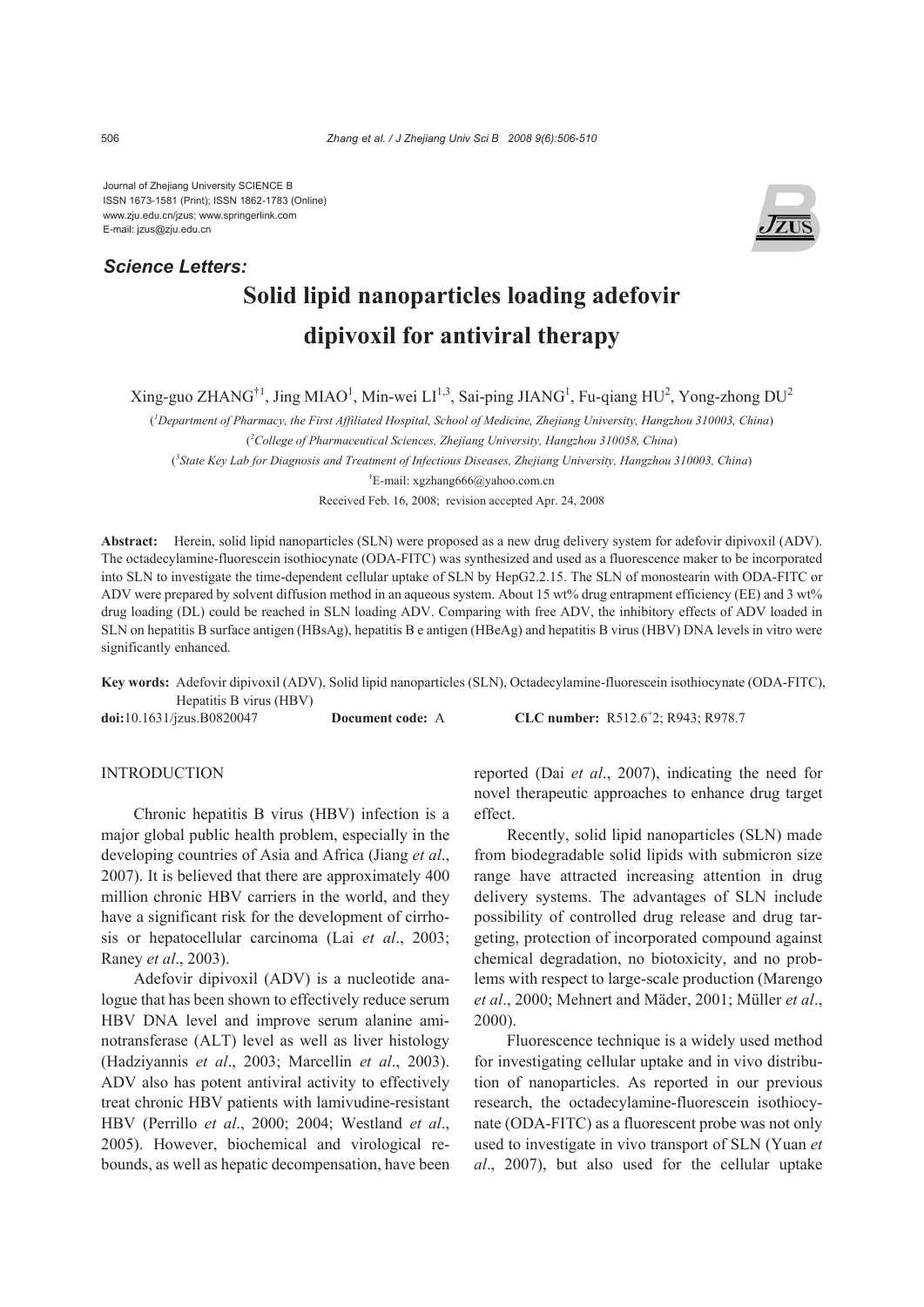evaluation of SLN (Yuan *et al*., 2008).

In this study, the chemical conjugate of ODA-FITC was incorporated into SLN for evaluating cellular uptake of SLN composed of monostearin. ADV was then chosen as a model drug, and HepG2.2.15 human hepatoblastoma cells were chosen as the model cells. The inhibitory effects of ADV mediated by SLN on HBsAg, HBeAg and HBV DNA levels were evaluated in vitro. The physicochemical properties of ADV-loaded SLN, such as particle size, zeta potential, drug entrapment efficiency and drug loading, were also examined.

## MATERIALS AND METHODS

## **Reagents**

Monostearin was supplied by Shanghai Chemical Reagent Co., Ltd., China. The surfactant, poloxamer 188, was provided by Shenyang Pharmaceutical University Jiqi Co., Ltd., China. The chemical conjugate of ODA-FITC was kindly provided by Prof. Hu's Study Group (College of Pharmaceutical Sciences, Zhejiang University, China). Dulbecco's modified Eagle medium (DMEM), fetal bovine serum and G418 were purchased from GIBCO BRL (USA). All other solvents were analytical or chromatographic grade.

#### **Preparation of ADV-loaded SLN**

The ADV-loaded SLN were prepared by solvent diffusion method in an aqueous system referred to our previous study (Hu *et al*., 2005; Yuan *et al*., 2007; 2008). Briefly, 2 ml ethanol completely dissolved 50 mg lipid materials with 10 mg ADV in 50 °C water bath. To prepare the fluorescent blank SLN, 7.5 mg ODA-FITC was used instead of the same amount of lipid materials without ADV. Then the obtained organic solution was quickly dispersed into 10 ml distilled water (pH 7.4) under mechanical agitate (DC-40, Hangzhou Electrical Engineering Instruments, China) at 400 r/min in ice bath for 5 min to obtain the SLN dispersion.

The pH value of above obtained SLN dispersion was adjusted to 1.20 by addition of 0.1 mol/L HCl to form the SLN aggregation that was received by centrifugation (20000 r/min for 20 min, 3K30, Sigma, Germany). The collected SLN precipitate was then resuspended in 6 ml distilled water containing 0.1% (w/w) poloxamer 188 in water bath through ultrasonic treatment for 0.5 min, and then used for further in vitro tests.

## **Physicochemical properties of ADV-loaded SLN**

The ADV-loaded SLN in redispersion were diluted 20 times with distilled water containing 0.1% (w/w) poloxamer 188. The volume average diameter and zeta potential of the samples were determined with Zetasizer (3000HS, Malvern Instruments, UK).

After the SLN were received by the centrifugation, the drug content in the supernatant was determined in triplicate by ultraviolet spectrophotometric method at the wavelength of 260 nm. The drug entrapment efficiency (EE) and drug loading (DL) of SLN were calculated from Eqs.(1) and (2):

$$
EE=(W_{\rm a}-W_{\rm s})/W_{\rm a} \times 100\%,\tag{1}
$$

$$
DL=(W_{\rm a}-W_{\rm s})/(W_{\rm a}+W_{\rm L}-W_{\rm s}) \times 100\%, \qquad (2)
$$

where  $W_a$  is the weight of drug added in system;  $W_s$  is the analytic weight of drug in supernatant after the centrifugation;  $W<sub>L</sub>$  is the weight of lipid added in system.

#### **Cell culture**

HepG2.2.15 cell line was kindly provided by the State Key Lab for Diagnosis and Treatment of Infectious Diseases, Zhejiang University, China. This cell line was cultured at 37 °C in DMEM supplemented with 10% (w/w) fetal bovine serum and 500 μg/ml G418 in the air containing  $5\%$  (v/v) CO<sub>2</sub>.

#### **Cellular uptake of fluorescent blank SLN**

HepG2.2.15 cells were seeded in a 24-well plate at a seeding density of 10000 cells per well with 1 ml of growth medium each well and allowed to attach for 48 h. Cells were incubated with ODA-FITC-loaded SLN (the concentration was  $100 \mu g/ml$ ) for different time. The cells were then washed twice with phosphate buffered saline (PBS, pH 7.4) and directly viewed under a fluorescence microscope (OLYMPUS America, Melville, NY, USA). The fluorescence images were obtained at 20× magnification.

#### **Virological assessment**

HepG2.2.15 cells were plated. The ADV loaded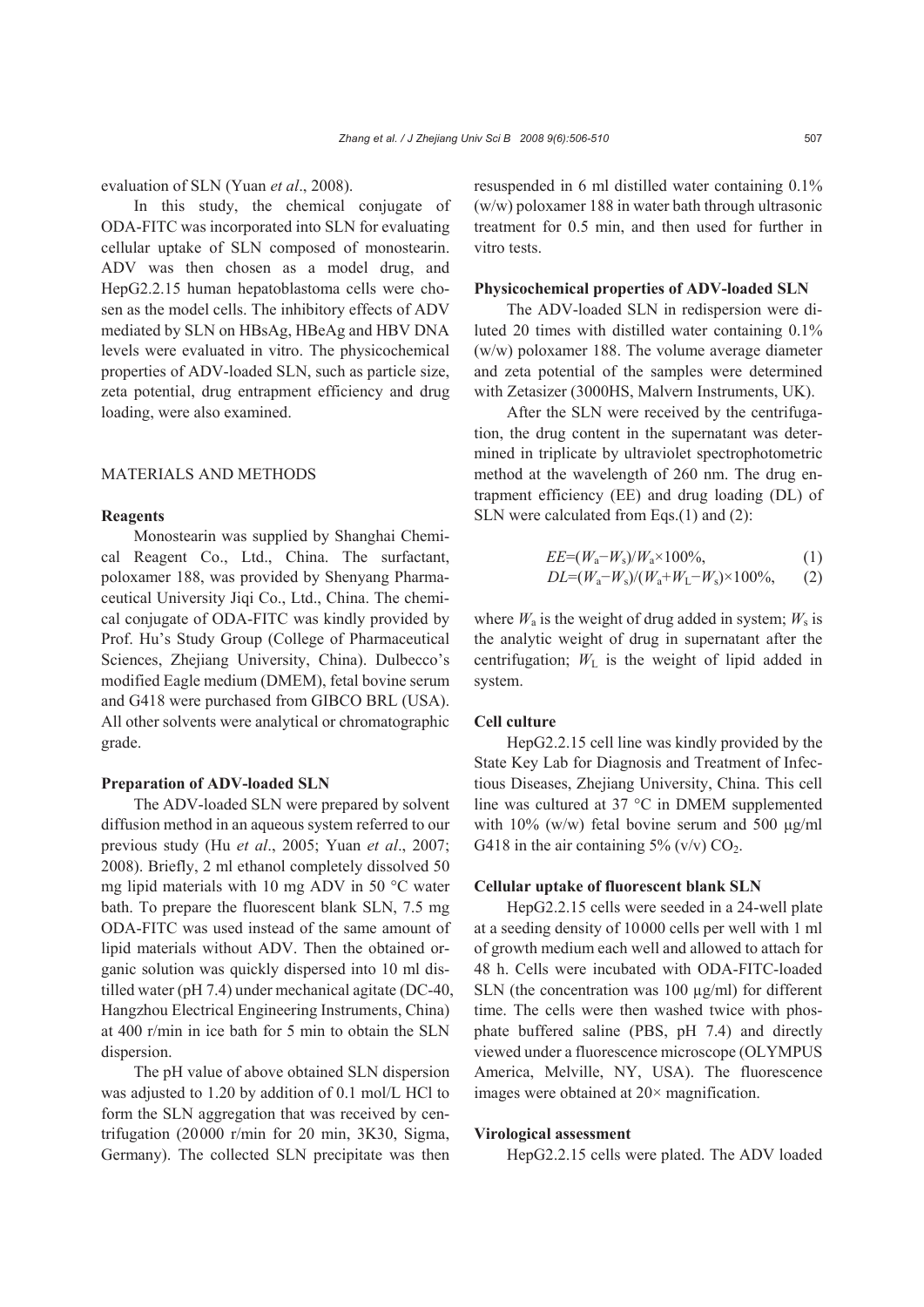in SLN or dissolved in distilled water (pH 7.4) was added with the given concentrations and incubated for 2 d or 5 d. The culture media from the wells were collected for the virological assessment. HBsAg and HBeAg productions were determined by commercial enzyme immunoassay kits (AXSYM System, Abbott, Wiesbaden, Germany). HBV DNA was quantified by a commercial real-time polymerase chain reaction (PCR) kit (PG Biotech., Shenzhen, China).

#### **Statistical analysis**

Data were expressed as means of three separate experiments, and were compared by analysis of variance (ANOVA). A *P*<0.05 was considered statistically significant in all cases.

## **RESULTS**

# **Characteristic of ADV-loaded SLN**

The ADV-loaded SLN were prepared by solvent diffusion method. The volume average diameters, polydispersity indexes and zeta potentials of resulted ADV-loaded SLN are listed in Table 1. Table 1 also indicates the EE and DL of ADV-loaded SLN. About 15 wt% EE and 3 wt% DL could be reached by the present preparation method.

#### **Cellular uptake of fluorescent SLN**

The fluorescence images in Fig.1 show that the HepG2.2.15 cells were incubated with fluorescent SLN for different incubation time at the same incubation concentration of SLN (100 µg/ml). It can be seen that the fluorescence intensity inside HepG2.2.15 increased with incubation time, which means the cellular uptake of SLN was time-dependent.

## **Antiviral effect of ADV on HepG2.2.15 cells**

Figs.  $2~3$  show the higher efficiency of ADV loaded in SLN for inhibiting both HBsAg and HBeAg expressions than that of free ADV in solution after incubated with HepG2.2.15 cells for both 2 d and 5 d (*P*<0.05). From Fig.4, it was found that the ADV loaded in SLN could more significantly inhibit the production of HBV DNA than free ADV in solution after incubated with HepG2.2.15 cells for both 2 d and 5 d (*P*<0.05).



**Fig.1 Fluorescence image after the cells were incubated** with the fluorescent SLN (100 µg/ml) for different in**cubation time. (a) 1 h; (b) 2 h; (c) 4 h; (d) 12 h; (e) 24 h**



**Fig.2 Inhibitory effect of ADV on the HBsAg expression in HepG2.2.15 cells** 

The data represent mean $\pm SD(n=3)$ ;  $*$  Significant difference between free ADV in solution and ADV loaded in SLN (*P*<0.05)

**Table 1 Properties of resulted ADV loaded SLN (***n***=3)**

| $a_{v}$       |  |                 |                 |                   |          |                 | EЕ               | DL             |  |
|---------------|--|-----------------|-----------------|-------------------|----------|-----------------|------------------|----------------|--|
| Area $(\% )$  |  | Mean $(nm)$     | Width (nm)      | Average (nm)      |          | (mV)            | (%)              | $\frac{10}{6}$ |  |
| 43.6.<br>56.4 |  | 300.7.<br>457.9 | 103.4,<br>215.5 | $389.4 \pm 166.5$ | $-0.371$ | $-30.5 \pm 2.8$ | $15.32 \pm 2.58$ | $3.06\pm0.51$  |  |

*d*v, *PI*, *ζ*, *EE* and *DL* indicate the volume average diameter, polydispersity index, zeta potential, drug entrapment efficiency and drug loading, respectively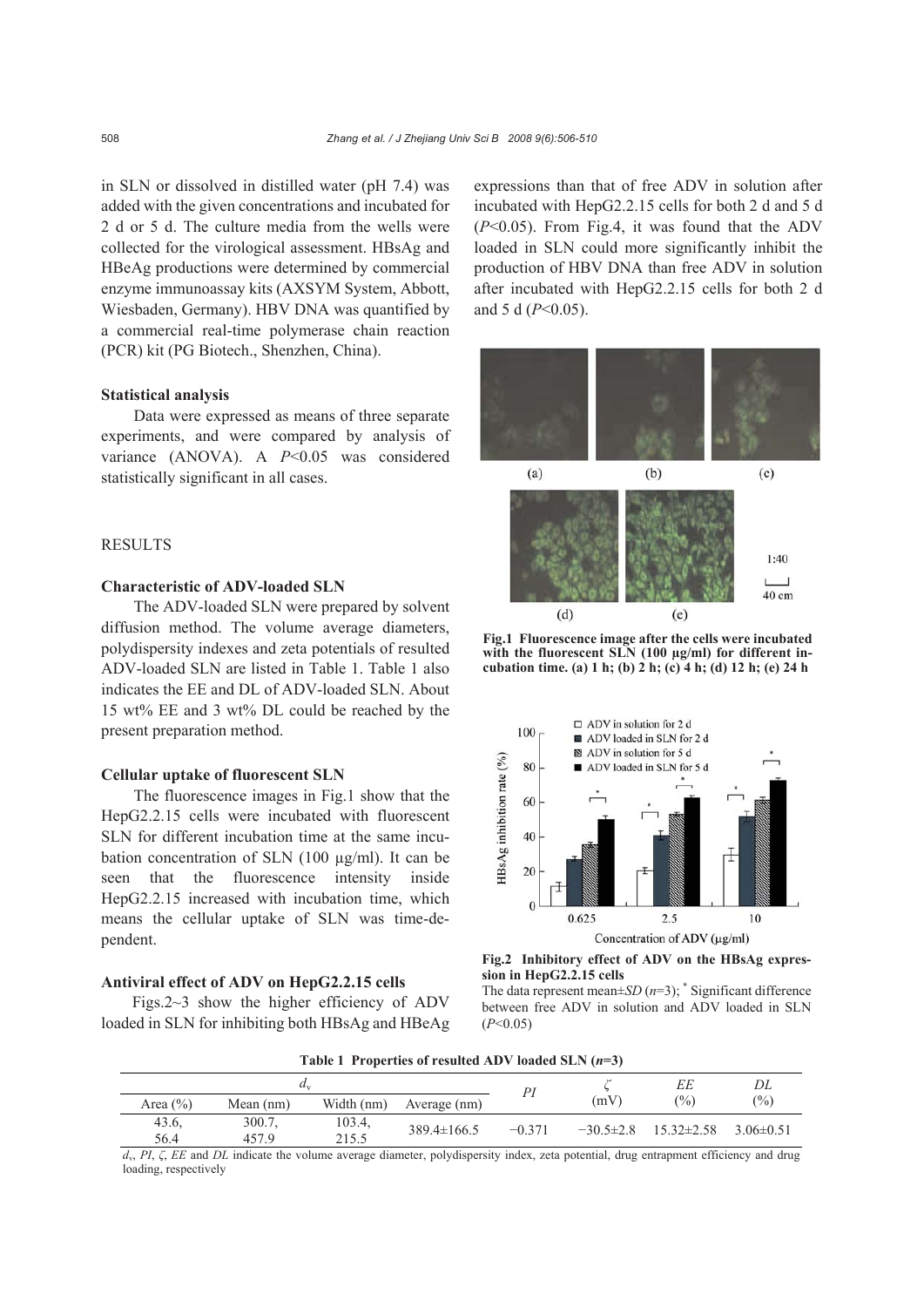

**Fig.3 Inhibitory effect of ADV on the HBeAg expression in HepG2.2.15 cells** 

The data represent mean $\pm SD(n=3)$ ; \* Significant difference between free ADV in solution and ADV loaded in SLN  $(P<0.05)$ 



**Fig.4 Inhibitory effect of ADV on the HBV DNA in HepG2.2.15 cells** 

The data represent mean±*SD* (*n*=3); \* Significant difference between free ADV in solution and ADV loaded in SLN  $(P<0.05)$ 

### DISCUSSION

From Fig.1, it was found that the SLN were accumulated in the cytoplasm after being uptaken by HepG2.2.15 cells. As reported (Iyer *et al*., 2005), the antiviral activity of ADV was manifested through inhibition of viral reverse transcriptase by the corresponding diphosphorylated metabolite, so the main action target of ADV is reverse transcriptase in the cytoplasm. Therefore, it is suitable to deliver ADV into HepG2.2.15 cells via SLN for enhancing the target effect. To our knowledge (Yuan *et al*., 2008), internalization of drug into cells was enhanced when the drug was incorporated into SLN, due to the membrane affinity of lipid material and nanometer particle size. From Figs.2~4, compared with free ADV in solution, ADV loaded in SLN enhanced inhibitory effect not only on HBV DNA replication but also on HBV antigen expression. It is probably because ADV-loaded SLN may improve cellular uptake of drug and the drug accumulation in target region through the controlled release profile of drug-loaded SLN, which served as a drug-container releasing the drug continuously, thus enhancing the drug effect. The data in Figs.2~4 also clearly show that the inhibitory activities of free ADV in solution and ADV loaded in SLN on HBV-induced HBsAg, HBeAg and HBV DNA productions were promoted both dosedependently and time-dependently. Therefore, further work is needed to investigate the changes of cellular drug concentration with dose increasing and time extending, and to determine the enhancement mechanism of ADV loaded in SLN on anti-HBV activity.

#### **References**

- Dai, C.Y., Chuang, W.L., Hsieh, M.Y., Lee, L.P., Huang, J.F., Hou, N.J., Lin, Z.Y., Chen, S.C., Hsieh, M.Y., Wang, L.Y., *et al*., 2007. Adefovir dipivoxil treatment of lamivudine-resistant chronic hepatitis B. *Antiviral. Res.*, **75**(2): 146-151. [doi:10.1016/j.antiviral.2007.02.003]
- Hadziyannis, S.J., Tassopoulos, N.C., Jenny Heathcote, E., Chang, T.T., Kitis, G., Rizzetto, M., Marcellin, P., Lim, S.G., Goodman, Z., Wulfsohn, M.S., *et al*., 2003. Adefovir dipivoxil for the treatment of hepatitis B e antigen-negative chronic hepatitis B. *N. Engl. J. Med.*, **348**(9): 800-807. [doi:10.1056/NEJMoa021812]
- Hu, F.Q., Jiang, S.P., Du, Y.Z., Yuan, H., Ye, Y.Q., Zeng, S., 2005. Preparation and characterization of stearic acid nanostructured lipid carriers by solvent diffusion method in an aqueous system. *Colloid and Surfaces B-Biointerfaces*, **45**(3-4):167-173. [doi:10.1016/j.colsurfb.2005.08. 005]
- Iyer, R.P., Padmanabhan, S., Zhang, G.R., Morrey, J.D., Korba, B.E., 2005. Nucleotide analogs as novel anti-hepatitis B virus agents. *Curr. Opin. Pharmacol.*, **5**(5):520-528. [doi:10.1016/j.coph.2005.04.019]
- Jiang, J.T., Xu, N., Zhang, X.Y., Wu, C.P., 2007. Lipids changes in liver cancer. *J. Zhejiang Univ. Sci. B*, **8**(6): 398-409. [doi:10.1631/jzus.2007.B0398]
- Lai, C.L., Ratziu, V., Yuen, M.F., Poynard, T., 2003. Viral hepatitis B. *Lancet*, **362**(9401):2089-2094. [doi:10.1016/ S0140-6736(03)15108-2]
- Marcellin, P., Chang, T.T., Lim, S.G., Tong, M.J., Sievert, W., Shiffman, M.L., Jeffers, L., Goodman, Z., Wulfsohn,